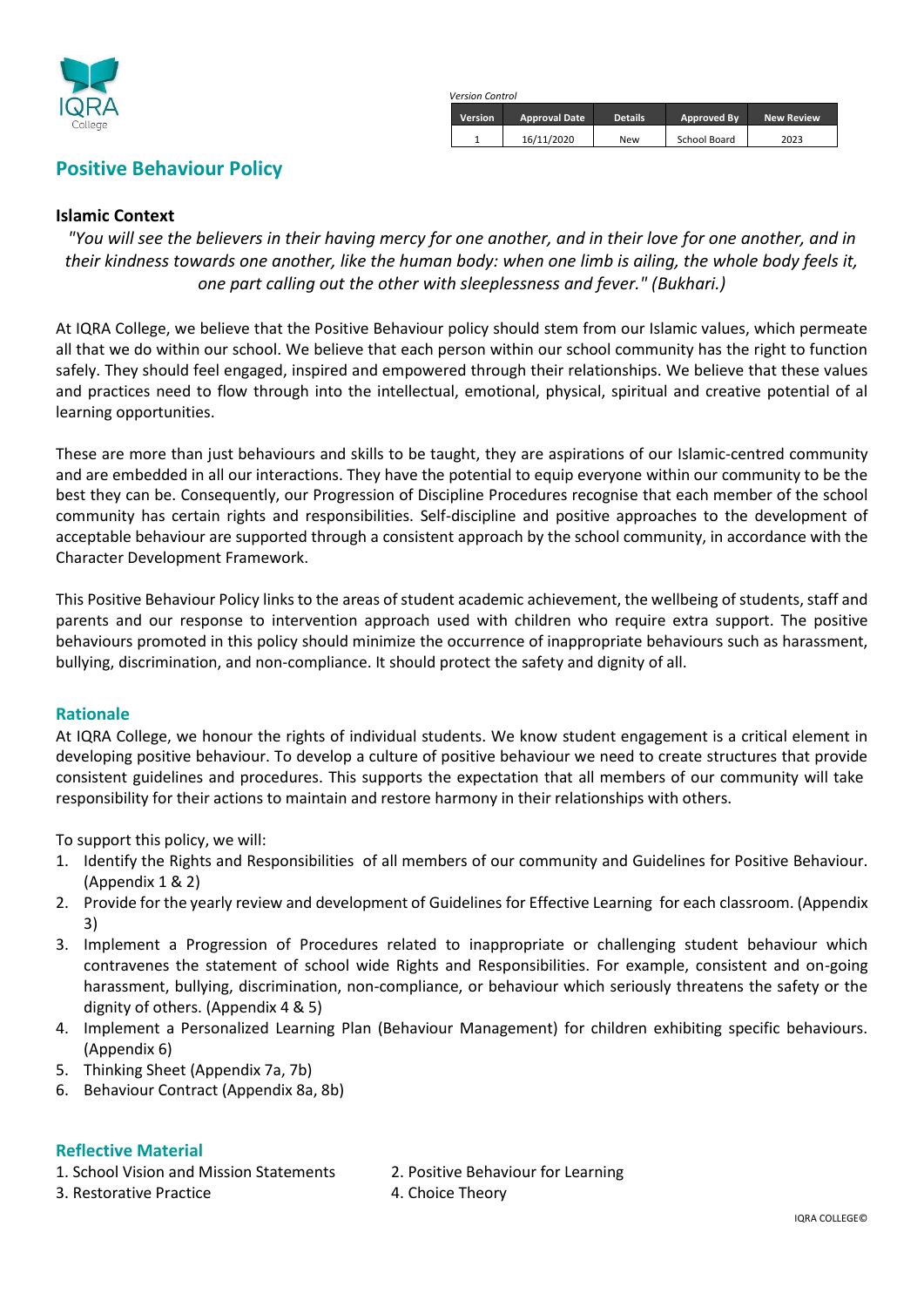

### **Character Development Framework**

Self-discipline and high expectations expected of our school students are important for them in order for them to be able to reach their full potential. The diagram below demonstrates the procedure that will be followed in assisting students to meet expectations and to grow in character. This procedure includes both recognition for positive choices and responses to inappropriate choices.

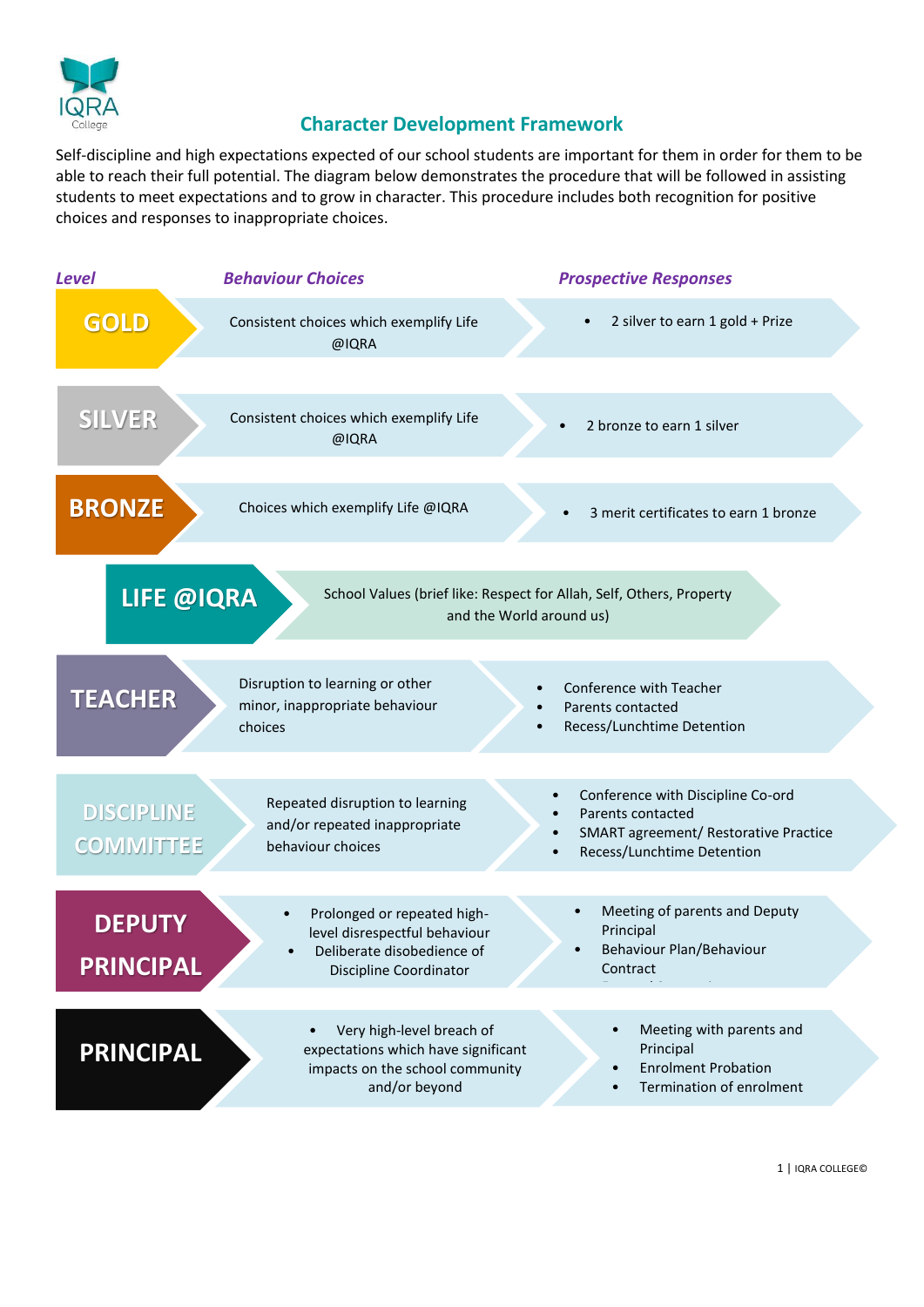

#### **Responding to inappropriate choices**

Teachers and staff may correct students for minor indiscretions with a warning or through a range of behaviour management strategies. Where the choices of a student cause disruption to the learning and school environment, and the student is not responding to strategies, a teacher will work through our Responsible Thinking Process:

- 1. Asking the student What are you doing? Is that appropriate? What happens if you break the rules?
- 2. The hope of the above step is that this enables students to recognise and correct their choices. If they do not, the teacher will give the student an RTC referral slip and ask them to go to the RTC.
- 3. At the RTC, the student will work to create a plan to correct the issue.
- 4. The student will then negotiate this plan with their teacher, who will ensure the plan will successfully correct the issue.
- 5. At this point, once the teacher has agreed to the plan, the student is able to return to class and demonstrate the appropriate choices for the learning environment.

#### **More Serious Issues**

Where students demonstrate insolence, deliberate disobedience, inappropriate language, rudeness to a teacher and other serious misbehaviour, the student will be referred to a key school leader (Deputy Principal or Principal) in keeping with the diagram on the previous page. This person will work with the student and more serious consequences will most likely be applied. These include:

- 1. Recess/Lunchtime detention
- 2. In-school suspension
- 3. External suspension
- 4. Termination of enrolment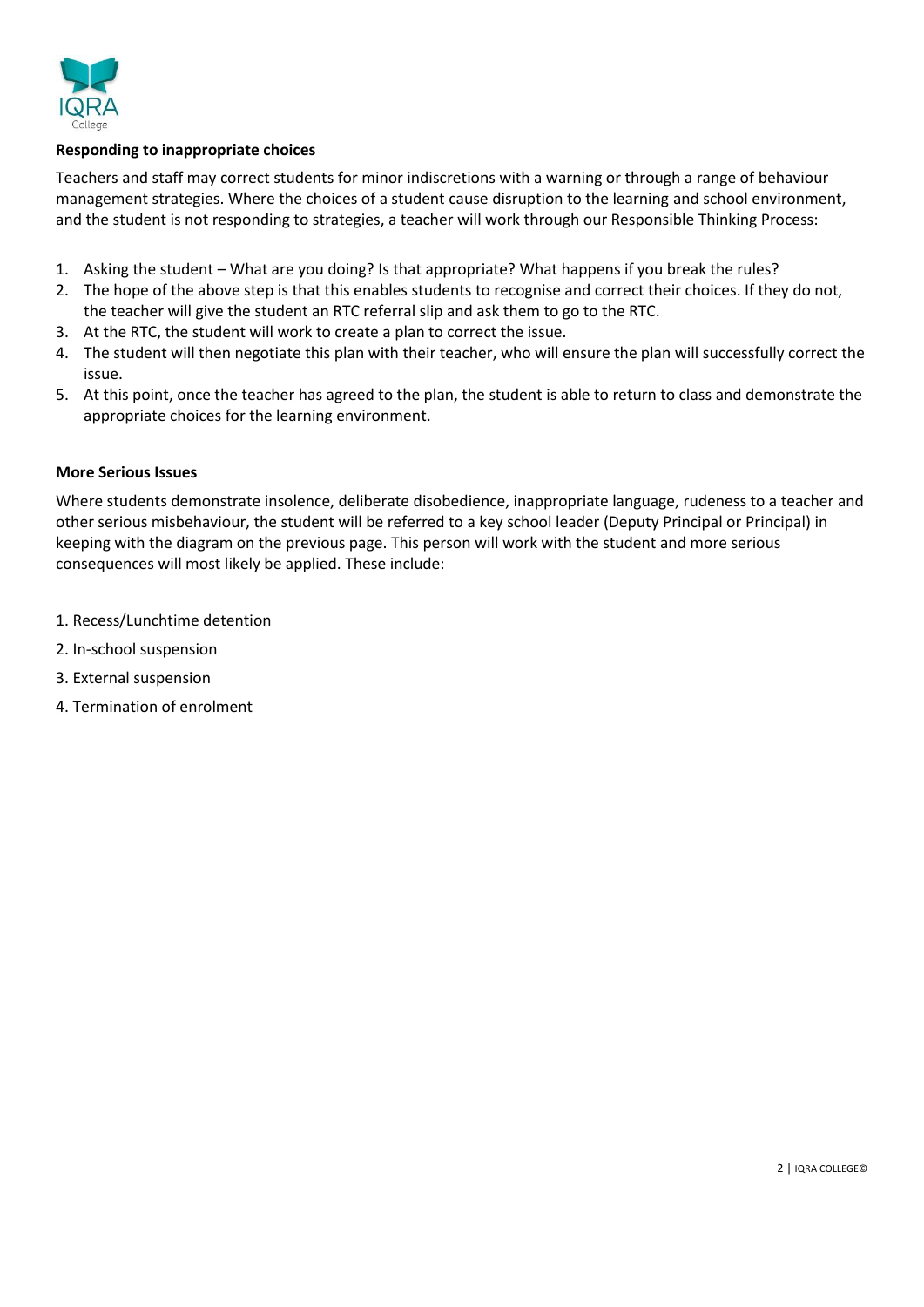

# **Rights and Responsibilities for Students**

| You have the right to be an                                                                | You have a responsibility to let others be individuals at<br>School                                                                                                                                                                                                                                     |  |  |
|--------------------------------------------------------------------------------------------|---------------------------------------------------------------------------------------------------------------------------------------------------------------------------------------------------------------------------------------------------------------------------------------------------------|--|--|
| individual at school                                                                       | This means that you should not treat others<br>unfairly because you consider them different to you                                                                                                                                                                                                      |  |  |
| You have the right to be<br>respected                                                      | You have the responsibility to respect others and treat<br>them with kindness<br>This means that you should treat others as you<br>hope to be treated                                                                                                                                                   |  |  |
| You have the right to express<br>yourself with consideration for<br>the feelings of others | You have the responsibility to let others express<br>themselves.<br>This means that you must give others the<br>opportunity to talk freely about their ideas and<br>feelings when it is appropriate and in an acceptable<br>manner.                                                                     |  |  |
| You have the right to a safe<br>school                                                     | You have a responsibility to keep yourself, others and<br>the school safe.<br>This means that you should make safe choices in<br>the way you act and interact with others in the<br>school environment.                                                                                                 |  |  |
| You have the right to learn at<br>school                                                   | You have the responsibility to create a positive<br>learning environment for all.<br>This means that you engage in good learning and<br>support and encourage and celebrate good learning<br>in others. - This means that you care for the<br>environment, the property of others and of the<br>school. |  |  |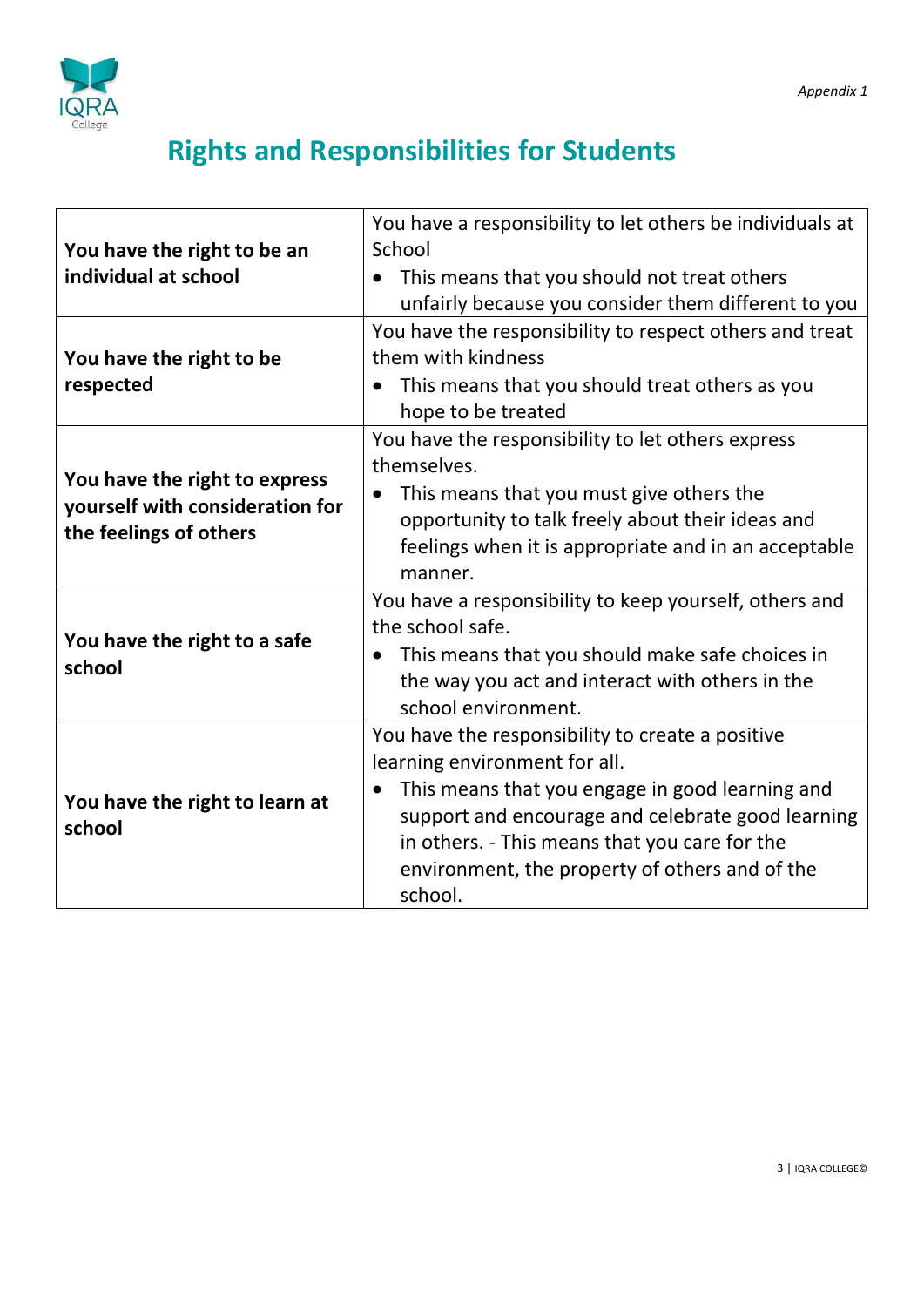

### **Guidelines for Positive Behaviours**

| <b>Our Commitment to</b>                      | <b>Our Responsibility</b>                                                        |  |  |
|-----------------------------------------------|----------------------------------------------------------------------------------|--|--|
| <b>Positive Behaviour</b>                     | as a Student                                                                     |  |  |
|                                               | be punctual<br>$\bullet$                                                         |  |  |
|                                               | enter rooms politely<br>$\bullet$                                                |  |  |
| <b>Opportunity to Learn</b>                   | be prepared for lessons and complete homework<br>$\bullet$                       |  |  |
| We can learn without                          | co-operate with teachers<br>$\bullet$                                            |  |  |
| interruption through the                      | prevent disruptive actions<br>$\bullet$                                          |  |  |
| actions and words of                          | listen and speak with care for others<br>$\bullet$                               |  |  |
| others                                        | allow others to learn<br>$\bullet$                                               |  |  |
|                                               | allow others to achieve without "putting them down"<br>$\bullet$                 |  |  |
|                                               | be involved in school activities<br>$\bullet$                                    |  |  |
| <b>Personal Acceptance</b>                    | treat others as you would like to be treated (respect,<br>$\bullet$<br>courtesy) |  |  |
| We recognise and respect<br>for endeavour and | accept others with understanding<br>$\bullet$                                    |  |  |
| personal difference                           | respect differences and not hurt, laugh at or tease others<br>$\bullet$          |  |  |
|                                               | use appropriate language<br>$\bullet$                                            |  |  |
|                                               | respect the authority of the teacher<br>$\bullet$                                |  |  |
|                                               | use the appropriate procedures to pursue grievance<br>$\bullet$                  |  |  |
| <b>Safety</b>                                 | (report harassment or bullying)                                                  |  |  |
| We keep the environment<br>safe               | Obey the rule of "No threatening, hitting or hurting<br>$\bullet$                |  |  |
| We help maintain in the                       | anyone" as we do not tolerate bullying                                           |  |  |
| freedom from physical                         | observe the safety rules<br>$\bullet$                                            |  |  |
| and verbal abuse                              | remain in bounds<br>$\bullet$                                                    |  |  |
|                                               | walk along class hallways and pathways<br>$\bullet$                              |  |  |
|                                               | place any litter in bins<br>$\bullet$                                            |  |  |
|                                               | line up and wait quietly outside rooms and buses<br>$\bullet$                    |  |  |
|                                               | share and take care of equipment (no graffiti)<br>$\bullet$                      |  |  |
|                                               | seek permission when borrowing others' property<br>$\bullet$                     |  |  |
| <b>Justice</b>                                | hand in lost property<br>$\bullet$                                               |  |  |
| We receive and give fair                      | report theft<br>$\bullet$                                                        |  |  |
| treatment and equal                           | prevent stealing and destruction of property<br>$\bullet$                        |  |  |
| access to resources                           | speak and respect the truth<br>$\bullet$                                         |  |  |
|                                               | dress neatly in correct uniform<br>$\bullet$                                     |  |  |
|                                               | leave banned items at home<br>$\bullet$                                          |  |  |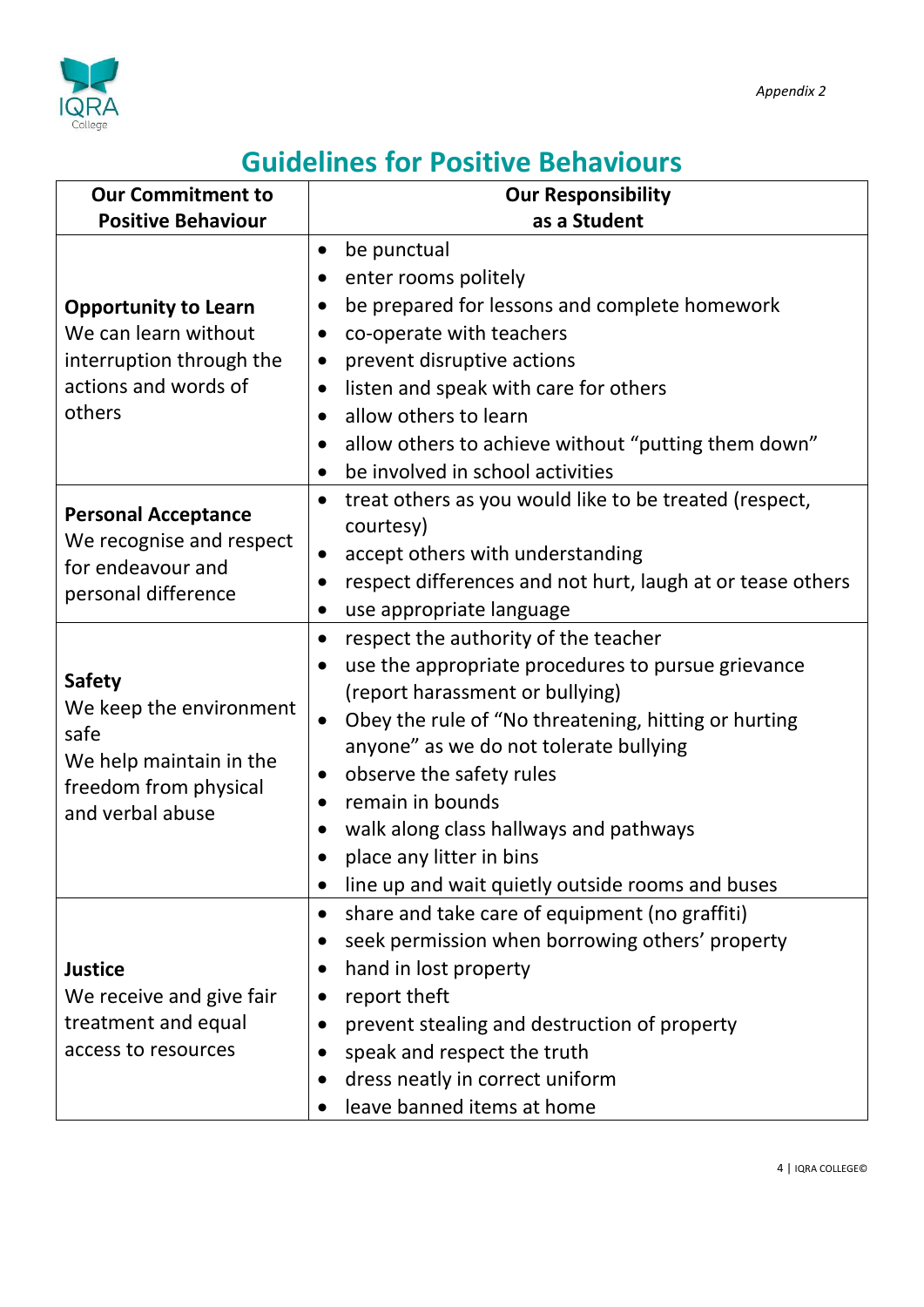

# **Guidelines for Effective Learning**

| <b>Students</b>                     |                                                                                                                  |  |  |
|-------------------------------------|------------------------------------------------------------------------------------------------------------------|--|--|
| 1. We listen appropriately in       | We listen appropriately in class and follow the routines and procedures<br>$\bullet$                             |  |  |
| class                               | We allow other children to listen without disrupting them<br>$\bullet$                                           |  |  |
| We respect the opinions of<br>2.    | We avoid using put-downs and negative comments to other students in the class<br>$\bullet$                       |  |  |
| others                              | We encourage other children to voice their opinions and contribute their ideas<br>$\bullet$                      |  |  |
| We follow the instructions of<br>3. | When asked to complete a reasonable task by a teacher or staff member, we<br>$\bullet$                           |  |  |
| teachers                            | follow the instructions we have been given in a respectful and appropriate                                       |  |  |
|                                     | manner                                                                                                           |  |  |
| We allow other students the<br>4.   | We behave in a respectful manner<br>$\bullet$                                                                    |  |  |
| freedom to learn                    | We avoid engaging in behaviours that dominate the class and require the teacher<br>$\bullet$                     |  |  |
|                                     | to spend more time dealing with our behaviour                                                                    |  |  |
|                                     | We have access to all the items and equipment we need to learn effectively<br>$\bullet$                          |  |  |
| We have all the things we<br>5.     | We allow others access to the resources they need to engage in the classroom<br>$\bullet$                        |  |  |
| need to engage in learning          | learning                                                                                                         |  |  |
|                                     | We respect the property of the school of others<br>$\bullet$                                                     |  |  |
| We keep our learning area<br>6.     | Our learning area is organized enough that we can find what we need when we<br>$\bullet$                         |  |  |
| free of clutter                     | need it.                                                                                                         |  |  |
|                                     | <b>Teachers</b>                                                                                                  |  |  |
| We use a range of strategies<br>1.  | We use a range of strategies to scaffold the learning of students:<br>$\bullet$                                  |  |  |
| to engage students in their         | • Conferencing • Modelling • Explicit teaching • Illustrations                                                   |  |  |
| learning                            |                                                                                                                  |  |  |
| We use a range of tools to<br>2.    | We use a range of tools to engage students such as:<br>$\bullet$                                                 |  |  |
| engage students in their            | • Digital devices • Literary resources • Educational Video clips                                                 |  |  |
| learning                            |                                                                                                                  |  |  |
|                                     | We commence each lesson with careful instructions and clear Statements of<br>$\bullet$                           |  |  |
| We provide clear guidelines<br>3.   | Intent/Learning Intentions                                                                                       |  |  |
| for students                        | We conclude each lesson by reflecting on the learning and looking at whether<br>٠                                |  |  |
|                                     | the success criteria have been achieved                                                                          |  |  |
| We provide students with<br>4.      | We ensure that each child has been given specific feedback on their learning,<br>$\bullet$                       |  |  |
| specific feedback                   | either verbally or in written form                                                                               |  |  |
|                                     | We use a range of sources of evidence to help us direct and target the learning<br>$\bullet$                     |  |  |
|                                     | for each student (standardized tests, observational analysis and student-teacher                                 |  |  |
| We use evidence to drive<br>5.      | conferencing)                                                                                                    |  |  |
| student learning                    | We work collaboratively with our Learning Community colleagues to ensure our<br>$\bullet$                        |  |  |
|                                     | plan for learning is carefully targeted to meet the needs of our students                                        |  |  |
|                                     | We use a needs-based approach to help students engage with the curriculum in<br>$\bullet$                        |  |  |
| We collect evidence on the<br>6.    | literacy and maths<br>We understand that we need evidence to identify whether students are engaging<br>$\bullet$ |  |  |
|                                     | with the learning in our classrooms                                                                              |  |  |
| engagement levels of<br>students    |                                                                                                                  |  |  |
|                                     |                                                                                                                  |  |  |
| We work collaboratively to<br>7.    | We work with our colleagues to develop explicitly targeted learning<br>$\bullet$                                 |  |  |
| develop learning                    | opportunities<br>We work to implement a shared ownership model in planning so that knowledge,<br>$\bullet$       |  |  |
| opportunities for students          | experience and ideas are shared between educators using professional                                             |  |  |
|                                     | conversations                                                                                                    |  |  |
| We work to build<br>8.              | We use the focus student concept to build our relationship with students<br>$\bullet$                            |  |  |
| relationships with students         | We use regular conversation and conferencing as a tool to engage with students<br>$\bullet$                      |  |  |
|                                     |                                                                                                                  |  |  |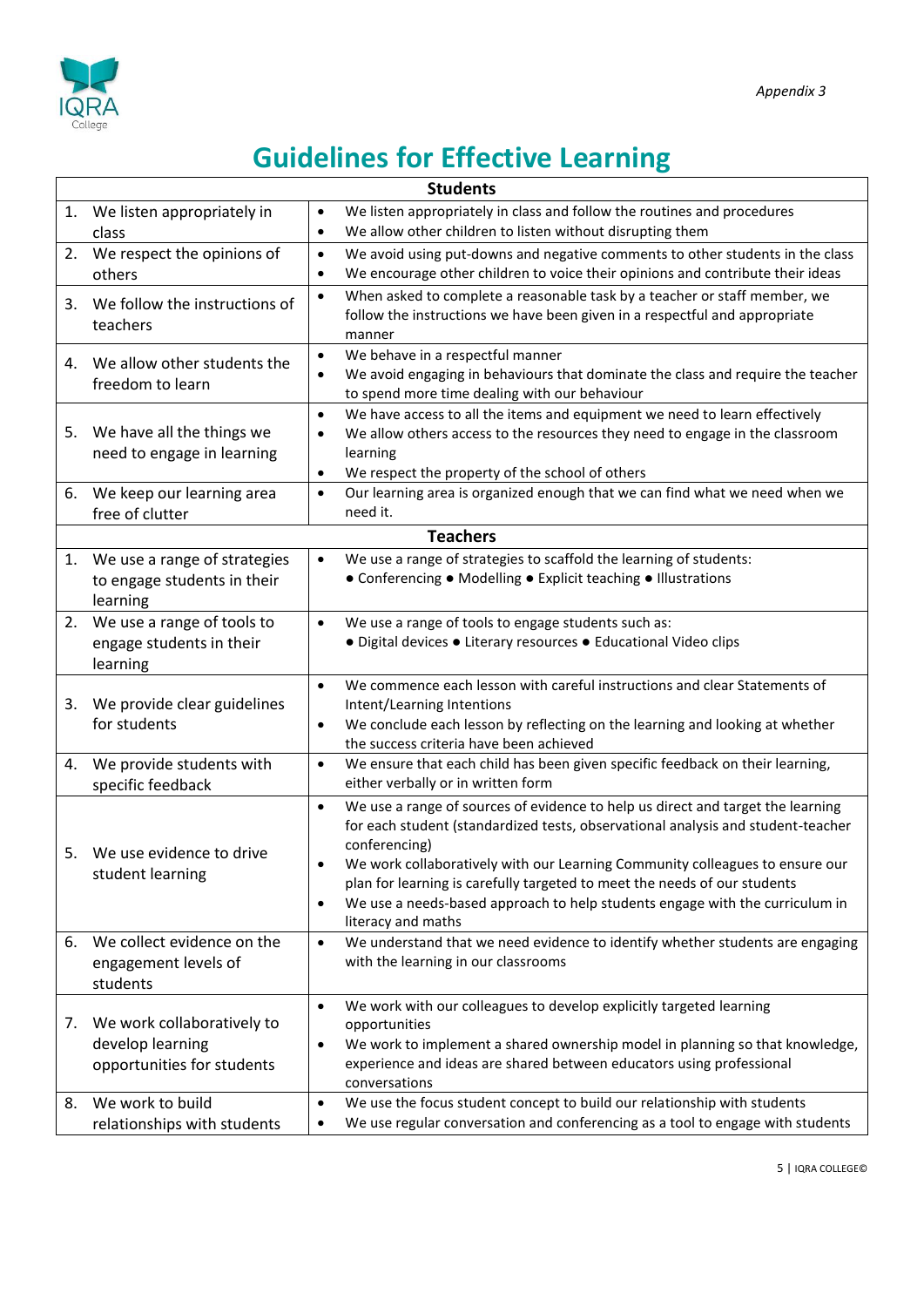



## **Response Checklist**

| Prevention and Early Intervention - Creating a Positive School Culture                                          |                                                                                                                                                                                                                                                                                                                                                                                                                                                                                                                                                                                                     |  |  |
|-----------------------------------------------------------------------------------------------------------------|-----------------------------------------------------------------------------------------------------------------------------------------------------------------------------------------------------------------------------------------------------------------------------------------------------------------------------------------------------------------------------------------------------------------------------------------------------------------------------------------------------------------------------------------------------------------------------------------------------|--|--|
| <b>Recommended Strategies</b>                                                                                   | <b>School Actions</b>                                                                                                                                                                                                                                                                                                                                                                                                                                                                                                                                                                               |  |  |
| Define and teach school-wide                                                                                    | Non-Negotiable:<br>Circle time<br>$\bullet$<br>Development of a visible and known Positive Behaviour Policy<br>$\bullet$<br>Parent-Teacher conferences for students at risk<br>$\bullet$<br>Development of class/learning community Codes of Conduct (based on<br>$\bullet$<br>Rights & Responsibilities & Guidelines for Effective Learning, Guidelines<br>for Positive Behaviour)<br><b>Tracking Incident Reports</b><br>$\bullet$                                                                                                                                                                |  |  |
| expectations for all<br>Establish relevant school-wide                                                          | Negotiable:<br>Incentive Programs (recognition awards, class incentives, etc)<br>$\bullet$<br>Choice and Resolution (elements from Choice Theory/Restorative<br>$\bullet$<br>Practice) (creating and mediating behaviours and learning expectations)<br>Use of student diary for communication with home to highlight use of<br>$\bullet$<br>positive behaviours as well as areas to address OR<br>Specific communication tool/platform if required<br>$\bullet$<br>Implement the Merit Certificate System to improve positive social,<br>$\bullet$<br>emotional, behavioural and academic outcomes |  |  |
| prevention programs                                                                                             | Problem Solving Team Meetings (Discipline Coordinators, Focus school<br>$\bullet$<br>meetings)                                                                                                                                                                                                                                                                                                                                                                                                                                                                                                      |  |  |
| Establish consistent school-wide<br>processes to identify students at<br>risk of disengagement from<br>learning | Teacher referral notes for students at risk<br>$\bullet$<br>Teacher referral notes for Education Support Unit<br>$\bullet$<br>Personalised Learning Behaviour or Behaviour Plans (Behaviour<br>$\bullet$<br>Management)<br>Tracking & data collection (Examples include tracking incident reports,<br>$\bullet$<br>teacher assessment records, anecdotal records & observations)                                                                                                                                                                                                                    |  |  |
| Establish consistent school-wide<br>processes and programmes for<br>early intervention                          | Teacher observations, tracking sheets<br>$\bullet$<br>Teacher referral to Discipline Coordinator (Principal to be consulted)<br>$\bullet$<br><b>Problem-Solving Team Meetings</b><br>$\bullet$<br>Parent-teacher-student conference (three-way conferencing)<br>$\bullet$<br>Possible referral to external consultants or agencies (if required)<br>$\bullet$<br>Development of Personalised Learning behaviour or Behaviour Plans<br>$\bullet$<br><b>Student Support Individual/Group Meetings</b>                                                                                                 |  |  |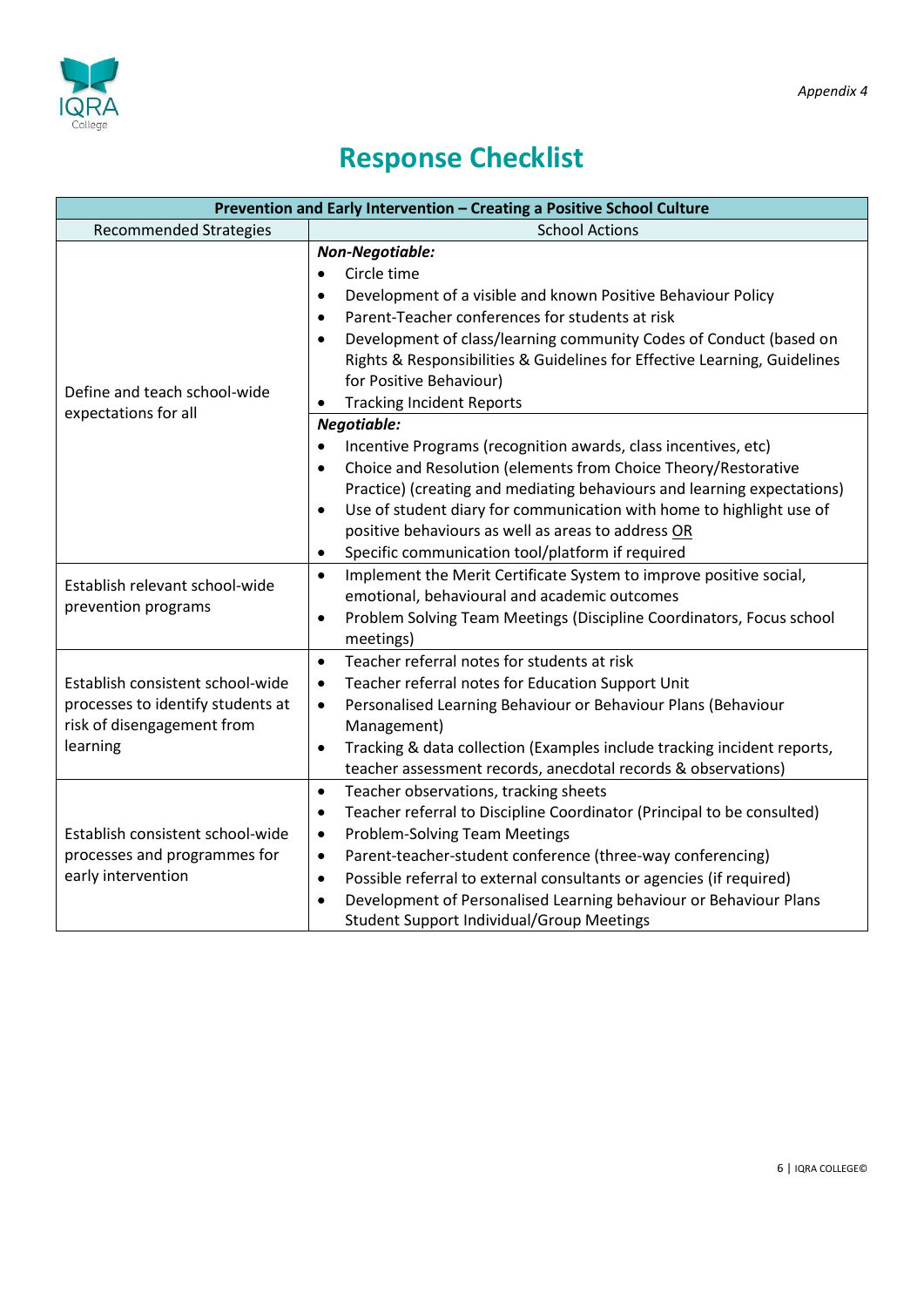

### **Progression of Procedures**

The following plan is used if a teacher believes a child's behaviour is inappropriate. This also includes behaviour that includes harassment, bullying, discrimination, or non-compliance. In order to achieve positive behaviours, it is vital that all teachers consistently implement the consequences as outlined.

| <b>LEVEL 1 BEHAVIOURS</b>                                                                                                                                                                                                                                                                                                                                                                                                                                                                                                                                                                                                                                                                                                                 |  |  |  |  |
|-------------------------------------------------------------------------------------------------------------------------------------------------------------------------------------------------------------------------------------------------------------------------------------------------------------------------------------------------------------------------------------------------------------------------------------------------------------------------------------------------------------------------------------------------------------------------------------------------------------------------------------------------------------------------------------------------------------------------------------------|--|--|--|--|
| 1) 1 <sup>st</sup> offence: Verbal reminder<br>Teacher records incident in Sentral.<br>Notification sent to parent through<br>$\bullet$<br>Sentral<br>Supervised time in (Student loses 10<br>$\bullet$<br>minutes of recess or lunch to have a<br>conversation with the teacher)<br>2) $2nd$ offence:<br>Verbal reminder + written reflection<br>$\bullet$<br>addressed to teacher<br>Supervised time in or take part in school<br>$\bullet$<br>cleanliness program: (Student loses 20<br>minutes of recess or lunch to serve in<br>cleaning the school)<br>Teacher records incident in Sentral<br>$\bullet$<br>Notification sent to parent through<br>$\bullet$<br>Sentral<br>3) 3rd offence: refer to first consequence in<br>Level 2. |  |  |  |  |
|                                                                                                                                                                                                                                                                                                                                                                                                                                                                                                                                                                                                                                                                                                                                           |  |  |  |  |

**If the issue is resolved, the matter rests here. If the behaviour persists then the next level of this policy is followed.**

| <b>Behaviour</b>                                                                                                                                                                                                                                          | <b>Procedure</b>                                                                                                                                                                                                                                                                                                                                                                                                                                                                                                                                                                                                                                                                                                                        |  |
|-----------------------------------------------------------------------------------------------------------------------------------------------------------------------------------------------------------------------------------------------------------|-----------------------------------------------------------------------------------------------------------------------------------------------------------------------------------------------------------------------------------------------------------------------------------------------------------------------------------------------------------------------------------------------------------------------------------------------------------------------------------------------------------------------------------------------------------------------------------------------------------------------------------------------------------------------------------------------------------------------------------------|--|
| <b>LEVEL 2 BEHAVIOURS</b>                                                                                                                                                                                                                                 |                                                                                                                                                                                                                                                                                                                                                                                                                                                                                                                                                                                                                                                                                                                                         |  |
| Persistence of Level 1 breaches<br>Damage of school property<br>Aggressive language and<br>threatening behaviour<br>Misuse of technology<br>$\bullet$<br>Harassment, bullying or fighting<br>$\bullet$<br>Cyber bullying<br><b>Stealing</b><br>٠<br>Other | 1) $1^{\text{st}}$ offence:<br>Supervised time in (Student loses 20 minutes of recess or lunch x2 days)<br>Notification sent to parent from Sentral and teacher to call parent.<br>٠<br>Teacher records incident in Sentral.<br>2) $2nd$ offence:<br>Supervised time in (Student loses 20 minutes of recess or lunch x2 days)<br>٠<br>Teacher records incident in Sentral.<br>$\bullet$<br>Discipline coordinator to consult and counsel the student and record actions<br>$\bullet$<br>taken.<br>Notification sent to parent from Sentral and Discipline Coordinator to call<br>$\bullet$<br>parent.<br>Formal written reflection addressed to Coordinator.<br>٠<br>3) 3 <sup>rd</sup> offence: refer to first consequence in Level 3. |  |
| If the issue is resolved, the matter rests here. If the behaviour persists then the next level of this policy is followed.                                                                                                                                |                                                                                                                                                                                                                                                                                                                                                                                                                                                                                                                                                                                                                                                                                                                                         |  |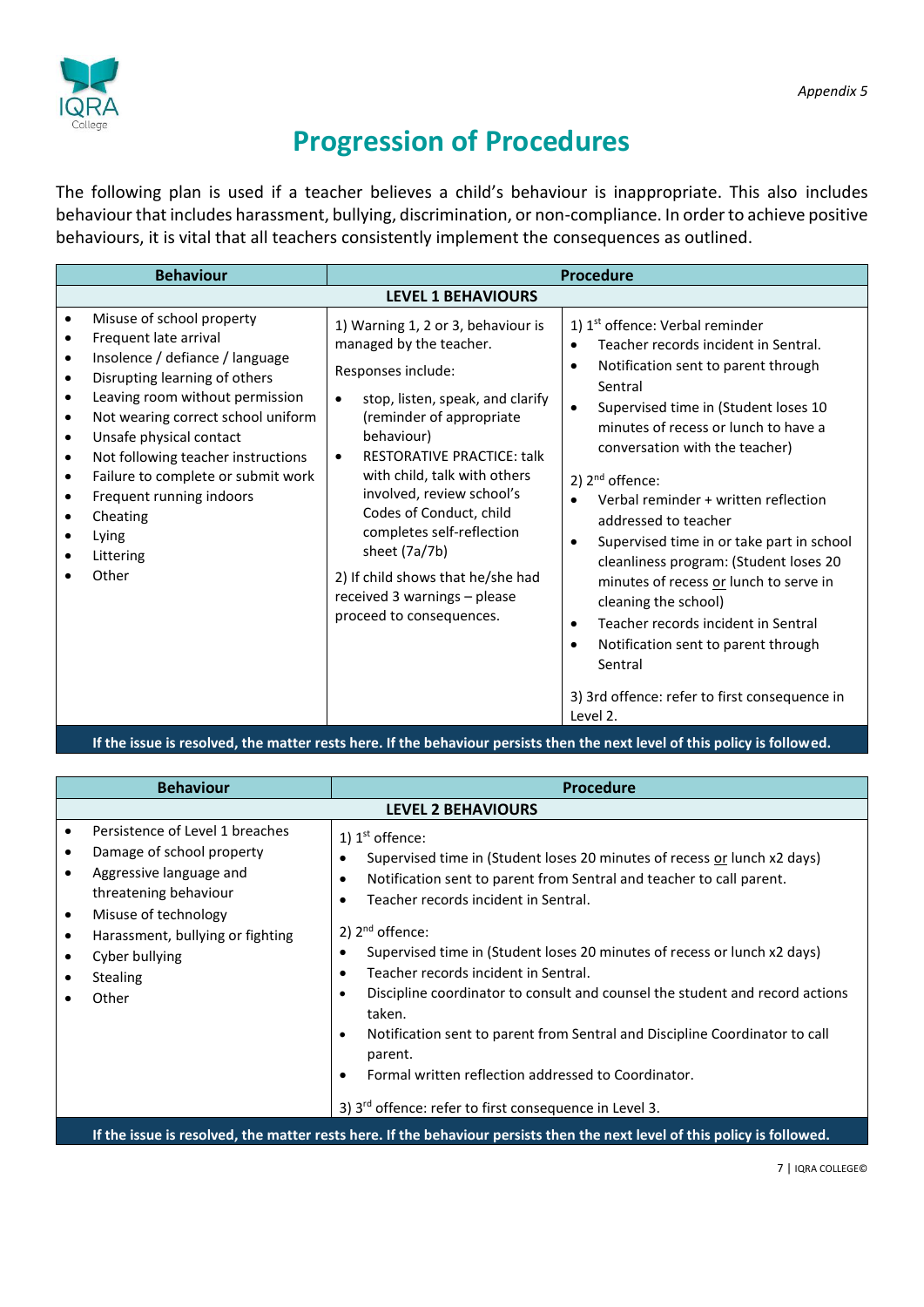

| <b>Behaviour</b><br><b>Procedure</b>                                                                                       |                                                                                                                                                                                                                              |                                                                                                                                                                                                                                                                                                                                                                                                                                                                                                                                                                                                                                                                                                                                                                                                                                                                                                                                                                                                                                                                                                                                            |  |
|----------------------------------------------------------------------------------------------------------------------------|------------------------------------------------------------------------------------------------------------------------------------------------------------------------------------------------------------------------------|--------------------------------------------------------------------------------------------------------------------------------------------------------------------------------------------------------------------------------------------------------------------------------------------------------------------------------------------------------------------------------------------------------------------------------------------------------------------------------------------------------------------------------------------------------------------------------------------------------------------------------------------------------------------------------------------------------------------------------------------------------------------------------------------------------------------------------------------------------------------------------------------------------------------------------------------------------------------------------------------------------------------------------------------------------------------------------------------------------------------------------------------|--|
|                                                                                                                            | <b>LEVEL 3 BEHAVIOURS</b>                                                                                                                                                                                                    |                                                                                                                                                                                                                                                                                                                                                                                                                                                                                                                                                                                                                                                                                                                                                                                                                                                                                                                                                                                                                                                                                                                                            |  |
| $\bullet$<br>$\bullet$<br>$\bullet$<br>$\bullet$<br>$\bullet$<br>$\bullet$<br>$\bullet$                                    | Persistence of Level 1<br>breaches<br>Damage of school<br>property<br>Aggressive language and<br>threatening behaviour<br>Misuse of technology<br>Harassment, bullying or<br>fighting<br>Cyber bullying<br>Stealing<br>Other | 1) $1st$ offence:<br>Teacher records incident in Sentral.<br>$\bullet$<br>Discipline coordinator to consult and counsel the student and record actions taken.<br>$\bullet$<br>Notification sent to parent from Sentral and Discipline Coordinator to call parent.<br>$\bullet$<br>Invite parents for a meeting.<br>$\bullet$<br>Student to sign the Student Behaviour Plan.<br>$\bullet$<br>2) $2nd$ offence:<br>Discipline Coordinator records incident in Sentral.<br>$\bullet$<br>Notification sent to parent from Sentral and teacher to call parent.<br>$\bullet$<br>Invite parents for a second meeting. Principal and Key Personnel present. Student and<br>$\bullet$<br>parents to sign the Student Behaviour Contract.<br>3) $3^{rd}$ offence – Reminder:<br>Discipline Coordinator records incident in Sentral<br>$\bullet$<br>Suspension (short term - max 3 - 5 days: at Principal's discretion). Letter sent with<br>$\bullet$<br>student to inform parents of suspension and meeting date for student re-entry into<br>school.<br>Student provided with reflection questions and tasks to be completed at home.<br>$\bullet$ |  |
| If the issue is resolved, the matter rests here. If the behaviour persists then the next level of this policy is followed. |                                                                                                                                                                                                                              |                                                                                                                                                                                                                                                                                                                                                                                                                                                                                                                                                                                                                                                                                                                                                                                                                                                                                                                                                                                                                                                                                                                                            |  |
| 1) Final Reminder                                                                                                          |                                                                                                                                                                                                                              |                                                                                                                                                                                                                                                                                                                                                                                                                                                                                                                                                                                                                                                                                                                                                                                                                                                                                                                                                                                                                                                                                                                                            |  |
| $\bullet$                                                                                                                  | Discipline Coordinator records incident in Sentral                                                                                                                                                                           |                                                                                                                                                                                                                                                                                                                                                                                                                                                                                                                                                                                                                                                                                                                                                                                                                                                                                                                                                                                                                                                                                                                                            |  |
| $\bullet$                                                                                                                  | Suspension (long term - max 6 - 10 days: at Principal's discretion). Letter sent with student to inform parents of                                                                                                           |                                                                                                                                                                                                                                                                                                                                                                                                                                                                                                                                                                                                                                                                                                                                                                                                                                                                                                                                                                                                                                                                                                                                            |  |
| $\bullet$                                                                                                                  | suspension and meeting date for student re-entry into school.<br>Student provided with reflection questions and tasks to be completed at home.                                                                               |                                                                                                                                                                                                                                                                                                                                                                                                                                                                                                                                                                                                                                                                                                                                                                                                                                                                                                                                                                                                                                                                                                                                            |  |
|                                                                                                                            | 2) Resolution Dissolved                                                                                                                                                                                                      |                                                                                                                                                                                                                                                                                                                                                                                                                                                                                                                                                                                                                                                                                                                                                                                                                                                                                                                                                                                                                                                                                                                                            |  |

• Repeat offence – consider expulsion. Consultation between Principal, Deputy Principal and Discipline Coordinator. Final decision with the Principal.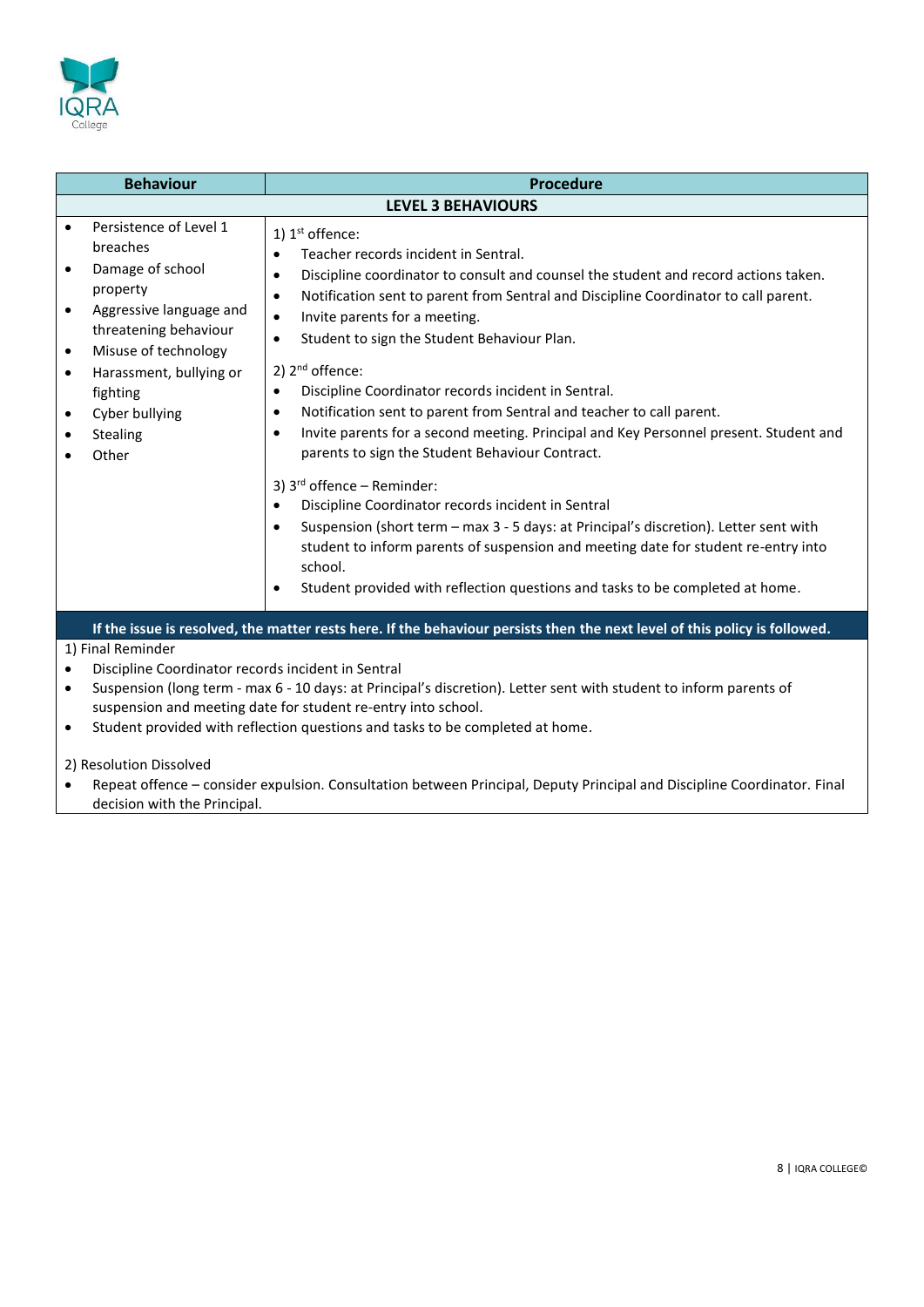

## **Personalised Learning Behaviour Plan**

| <b>Student name:</b>                                                                                                                                                                                      | <b>Date of Birth:</b>                                                                                                                                                                                        |  |
|-----------------------------------------------------------------------------------------------------------------------------------------------------------------------------------------------------------|--------------------------------------------------------------------------------------------------------------------------------------------------------------------------------------------------------------|--|
|                                                                                                                                                                                                           |                                                                                                                                                                                                              |  |
| Year:<br>Date (when this plan is made):                                                                                                                                                                   |                                                                                                                                                                                                              |  |
| Review of progress should be based on collection and analysis of data                                                                                                                                     |                                                                                                                                                                                                              |  |
| formal classroom and broader assessment data such as appropriate observation notes from classroom<br>teacher/s<br>feedback from the student<br>$\bullet$<br>feedback from the parents/carers<br>$\bullet$ |                                                                                                                                                                                                              |  |
| All decisions regarding student learning should be based on a range of data sources. Individual Learning Plans aim                                                                                        |                                                                                                                                                                                                              |  |
| to personalize the teaching and learning programme, support improvement in identified areas and should be                                                                                                 |                                                                                                                                                                                                              |  |
| monitored and revised regularly.                                                                                                                                                                          |                                                                                                                                                                                                              |  |
| Learning improvement goals                                                                                                                                                                                | <b>Learning outcomes</b>                                                                                                                                                                                     |  |
| Priority areas for improvement.<br>Consider:<br>engagement<br>attendance<br>$\bullet$<br>behaviour<br>$\bullet$                                                                                           | List relevant learning outcomes linked to the learning<br>improvement goals.<br>Consider:<br>engagement<br>$\bullet$<br>attendance<br>$\bullet$<br>behaviour                                                 |  |
| School and classroom strategies revised pedagogy                                                                                                                                                          | Parents/carers - expectations/support                                                                                                                                                                        |  |
| Consider:<br>revised pedagogy<br>classroom learning interventions<br>$\bullet$<br>small group/individual support<br>$\bullet$<br>behaviour expectations                                                   | Identify in partnership:<br>expectations of parents/carers<br>$\bullet$<br>level of support that can be provided by<br>$\bullet$<br>parents/carers<br>how the school can support parents/carers<br>$\bullet$ |  |
| Processes for collection of data                                                                                                                                                                          |                                                                                                                                                                                                              |  |
| Identify:<br>data collection methods<br>how progress will be measured<br>Timeline for review and revision of plan<br>Individual Learning Plans should be measured and modified regularly                  |                                                                                                                                                                                                              |  |
| <b>Student's comments:</b>                                                                                                                                                                                |                                                                                                                                                                                                              |  |
|                                                                                                                                                                                                           |                                                                                                                                                                                                              |  |
| <b>Classroom teacher's comments:</b>                                                                                                                                                                      |                                                                                                                                                                                                              |  |
| <b>Parent/Guardian's comments:</b>                                                                                                                                                                        |                                                                                                                                                                                                              |  |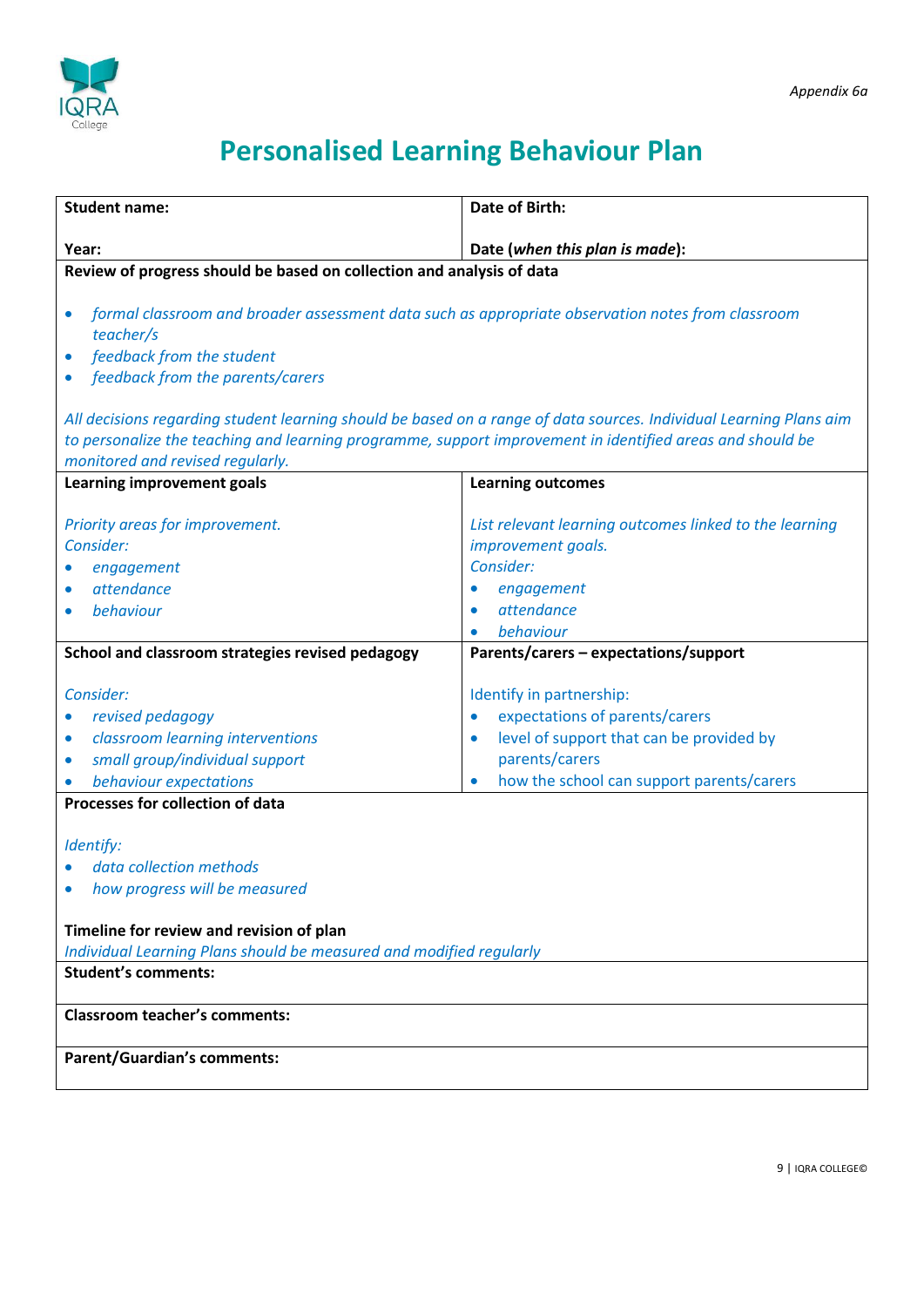

## **Personalised Behaviour Plan**

| <b>Student name:</b>                                                                                                                                                                                                                         | <b>Date of Birth:</b>          |  |
|----------------------------------------------------------------------------------------------------------------------------------------------------------------------------------------------------------------------------------------------|--------------------------------|--|
| Year:                                                                                                                                                                                                                                        | Date (when this plan is made): |  |
| These are my personal behaviour goals:                                                                                                                                                                                                       |                                |  |
| area/s student needs to improve on - specific and measurable goals                                                                                                                                                                           |                                |  |
| These are my consequences if I don't meet my personal behaviour goals                                                                                                                                                                        |                                |  |
| clear and justifiable consequences according to the behaviour framework                                                                                                                                                                      |                                |  |
| These are my rewards/consequences if I meet my goals:                                                                                                                                                                                        |                                |  |
| specific rewards to help improve the behaviour (e.g. will receive equal opportunity in class play equipment, and<br>$\bullet$<br>other opportunities generally open for students like representing the school for sporting tournaments, etc) |                                |  |
| My contract will be reviewed on                                                                                                                                                                                                              |                                |  |
| insert the date/day/period appropriate to the actions.<br>$\bullet$<br>Can consists of 2 or more review dates if necessary                                                                                                                   |                                |  |
| <b>School Staff comments and signature:</b>                                                                                                                                                                                                  |                                |  |
|                                                                                                                                                                                                                                              |                                |  |
| Signature:                                                                                                                                                                                                                                   | Date:                          |  |
| <b>Parent/Guardian's comments:</b>                                                                                                                                                                                                           |                                |  |
|                                                                                                                                                                                                                                              |                                |  |
| Signature:                                                                                                                                                                                                                                   | Date:                          |  |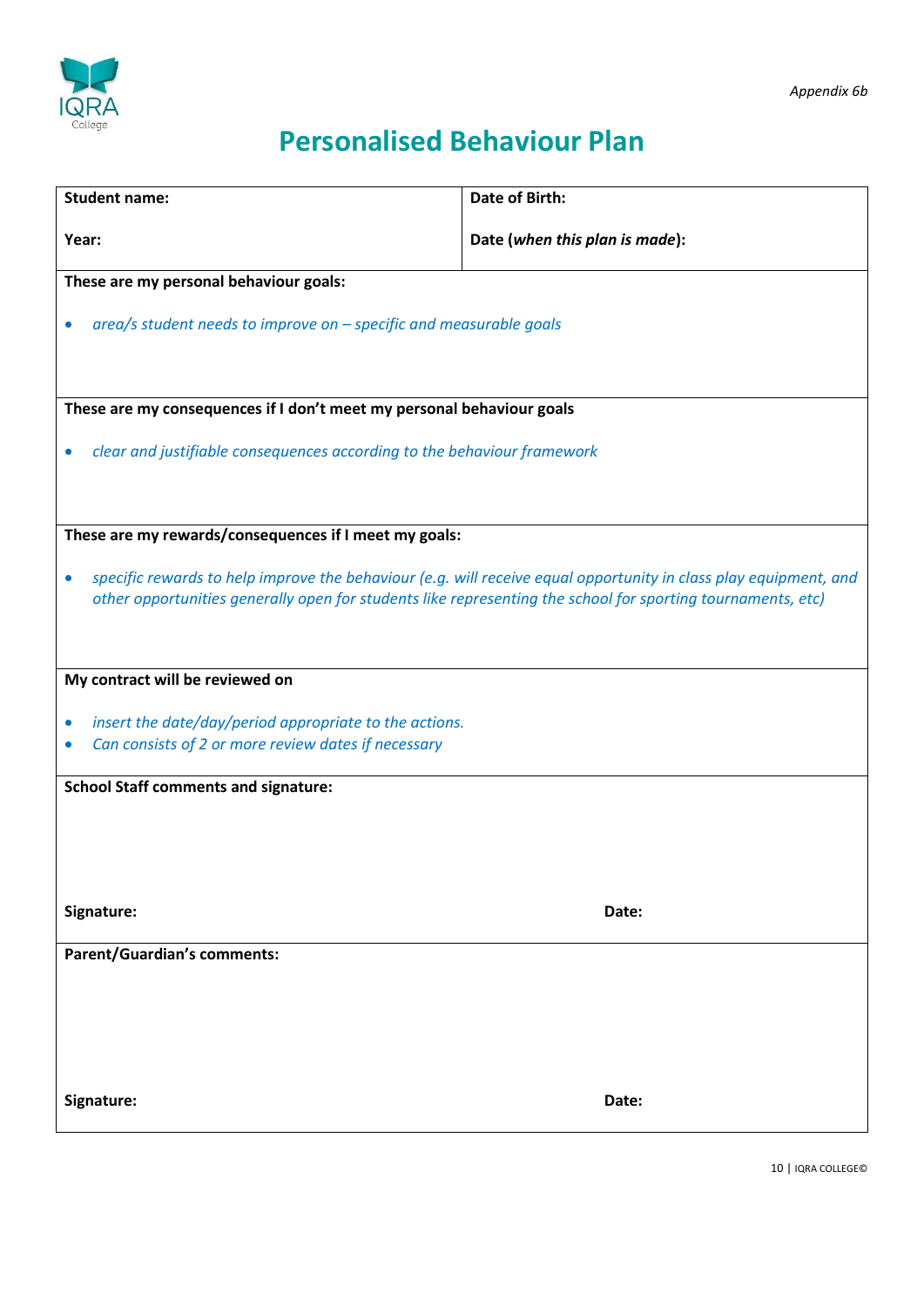

# **Thinking Sheet for Junior School**

| Name:                                      | Class: | Date: |  |
|--------------------------------------------|--------|-------|--|
| This is a picture of what happened:        |        |       |  |
|                                            |        |       |  |
|                                            |        |       |  |
|                                            |        |       |  |
|                                            |        |       |  |
|                                            |        |       |  |
| What did I do?                             |        |       |  |
|                                            |        |       |  |
|                                            |        |       |  |
|                                            |        |       |  |
|                                            |        |       |  |
| I was feeling                              |        |       |  |
|                                            |        |       |  |
|                                            |        |       |  |
|                                            |        |       |  |
| This would have made the other person feel |        |       |  |
|                                            |        |       |  |
|                                            |        |       |  |
|                                            |        |       |  |
| What can I do to make things better?       |        |       |  |
|                                            |        |       |  |
|                                            |        |       |  |
|                                            |        |       |  |
| Next time I will                           |        |       |  |
|                                            |        |       |  |
|                                            |        |       |  |
|                                            |        |       |  |
| Teacher's name in this conversation:       |        |       |  |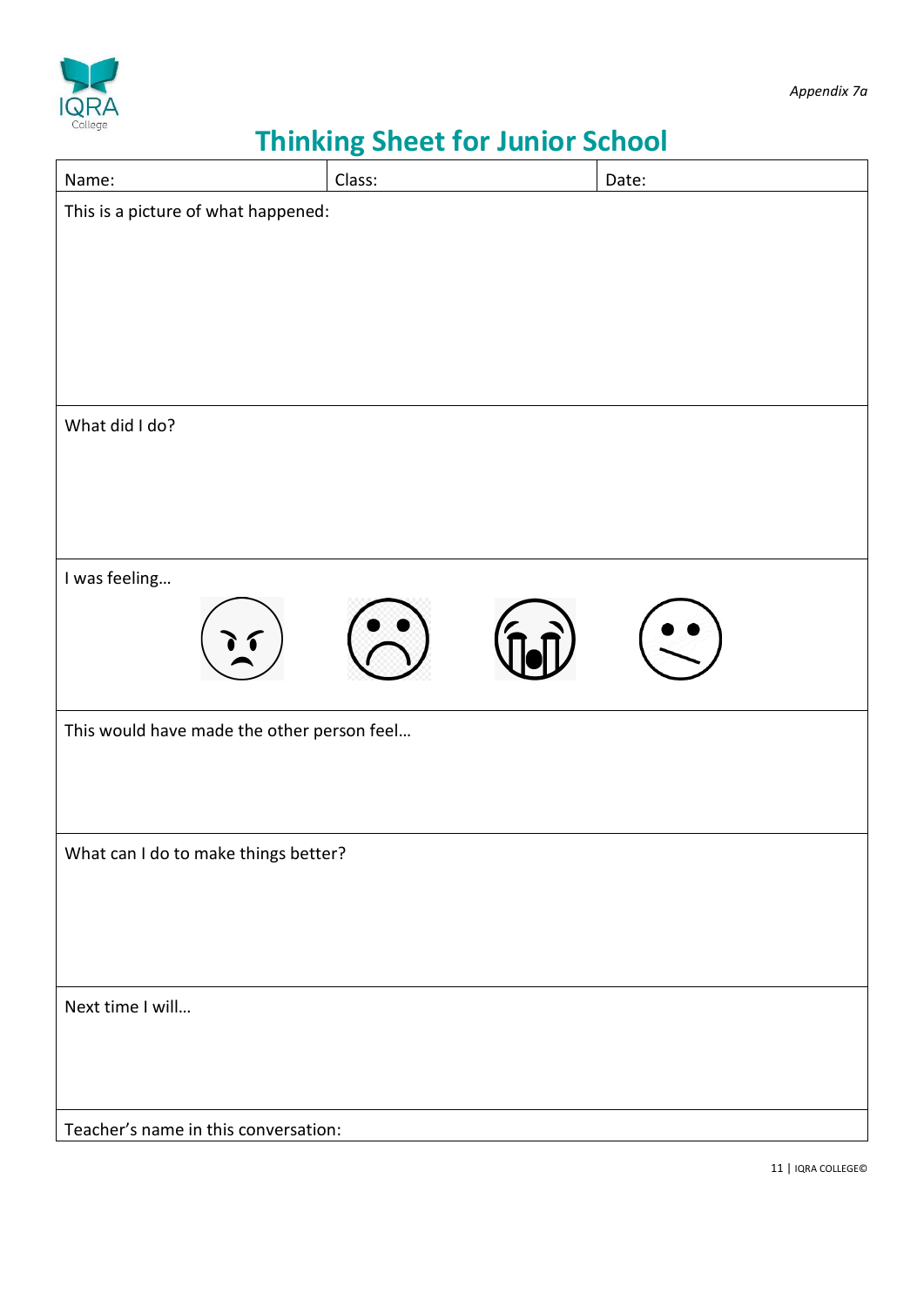



## **Thinking Sheet**

| Name:                            | Class: | Date: |
|----------------------------------|--------|-------|
| What happened?                   |        |       |
|                                  |        |       |
|                                  |        |       |
|                                  |        |       |
|                                  |        |       |
|                                  |        |       |
|                                  |        |       |
|                                  |        |       |
|                                  |        |       |
|                                  |        |       |
| Why did this happen?             |        |       |
|                                  |        |       |
|                                  |        |       |
|                                  |        |       |
|                                  |        |       |
| What was I thinking at the time? |        |       |
|                                  |        |       |
|                                  |        |       |
|                                  |        |       |
| What choices did I make?         |        |       |
|                                  |        |       |
|                                  |        |       |
|                                  |        |       |
| Who was affected?                |        |       |
|                                  |        |       |
|                                  |        |       |
|                                  |        |       |
|                                  |        |       |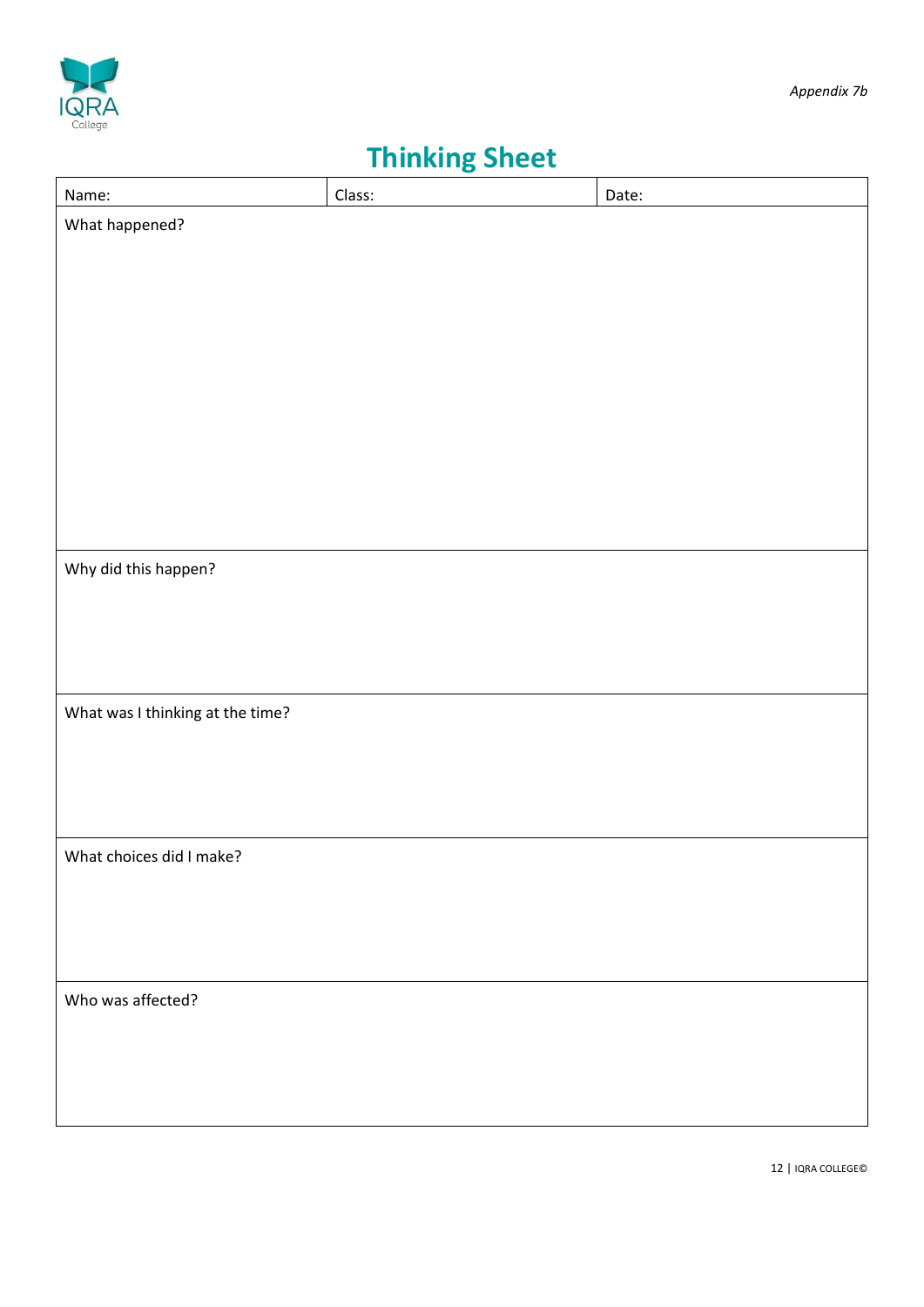

| $\sim$<br>College                                                                           |
|---------------------------------------------------------------------------------------------|
| How would this have made them feel?                                                         |
|                                                                                             |
|                                                                                             |
|                                                                                             |
| What can I do to make things right?                                                         |
|                                                                                             |
|                                                                                             |
| Which of the Rights and Responsibilities for Students did I not follow?                     |
| $\Box$ You have the right to be an individual at school                                     |
| $\Box$ You have the right to be respected                                                   |
| $\Box$ You have the right to express yourself with consideration for the feelings of others |
| $\Box$ You have the right to a safe school                                                  |
| $\Box$ You have the right to learn at school                                                |
| Next time I will                                                                            |
|                                                                                             |
|                                                                                             |
|                                                                                             |
|                                                                                             |
|                                                                                             |
| Comments from teacher engaged in this conversation:                                         |
|                                                                                             |
|                                                                                             |
|                                                                                             |
|                                                                                             |
|                                                                                             |
|                                                                                             |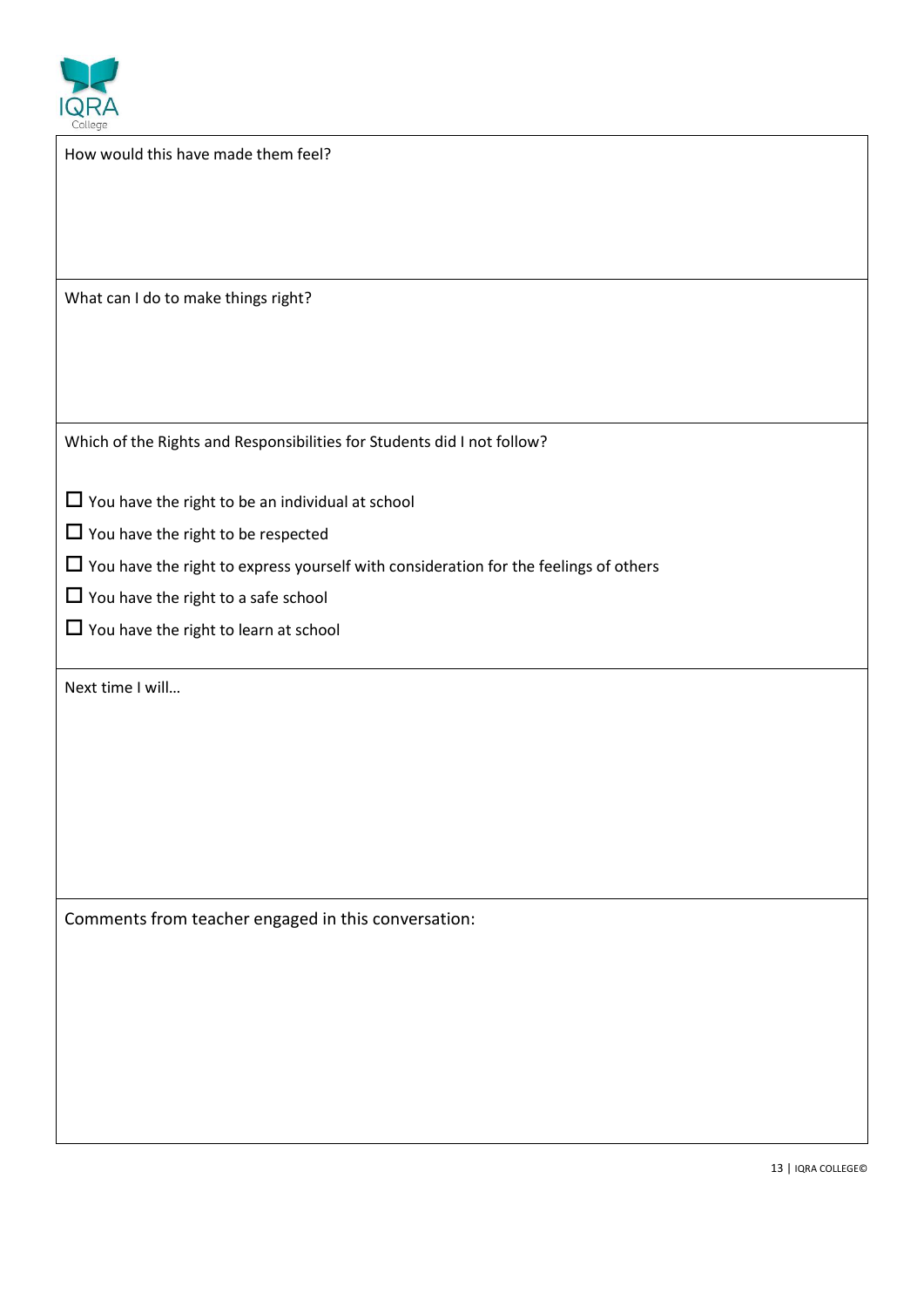

Assalam Alaikum WR WB

#### **Dear Valued Parents of XXX (Year X),**

Your child is receiving this *Parent-Child Behaviour Contract* as a form of mediation plan upon our mutual consultation. This is based on our concerns over your child's recurring misbehaviour in school. Please sign off to indicate you have seen the class teacher's note at the end of each day within the contract period. Jazakum Allah Khair.

 $\frac{1}{2}$  , the contribution of the contribution of the contribution of the contribution of the contribution of the contribution of the contribution of the contribution of the contribution of the contribution of the contr

Deputy Principal/Principal *Deputy Principal* Year X Form Teacher

Ms xx Ms XX XX

### **Parent-Child Behaviour Contract**

This contract is between **XX of Year X** and **his Parents** begins on **Term X Week X**. We agree to look at it again after **X weeks** to see if we need to adjust any details or set new goals/consequences.

**Goals**

Goal 1: XX will stop using negative words on others and calling out during learning time.

**Step for Success: I will stop to think whenever I get angry so I don't say the wrong thing.** 

**Goal 2**: XX will stay focus in class learning without disturbing others.

### **Behaviour Update**

| Week 1    |          |             | <b>Teacher's Evaluation</b> | <b>Parent's Signature</b> |             |  |
|-----------|----------|-------------|-----------------------------|---------------------------|-------------|--|
| Monday    | $\Box$ 1 | $\Box$ 2    | $\Box$ 3                    | $\Box$ 4                  | $\square$ 5 |  |
| Tuesday   | $\Box$ 1 | $\square$ 2 | $\square$ 3                 | $\Box$ 4                  | $\square$ 5 |  |
| Wednesday | $\Box$ 1 | $\square$ 2 | $\Box$ 3                    | $\square$ 4               | $\square$ 5 |  |
| Thursday  | $\Box$ 1 | $\square$ 2 | $\Box$ 3                    | $\Box$ 4                  | $\square$ 5 |  |
| Friday    | $\Box$ 1 | $\square$ 2 | $\Box$ 3                    | $\Box$ 4                  | $\square$ 5 |  |
| Week 2    |          |             | <b>Teacher's Evaluation</b> | <b>Parent's Signature</b> |             |  |
| Monday    | $\Box$ 1 | $\square$ 2 | $\Box$ 3                    | $\Box$ 4                  | $\square$ 5 |  |
| Tuesday   | $\Box$ 1 | $\square$ 2 | $\square$ 3                 | $\Box$ 4                  | $\square$ 5 |  |
| Wednesday | o 1      | 52          | $\Box$ 3                    | $\Box$ 4                  | □ 5         |  |
| Thursday  | $\Box$ 1 | $\square$ 2 | $\square$ 3                 | $\Box$ 4                  | $\square$ 5 |  |
| Fridou    |          |             |                             |                           |             |  |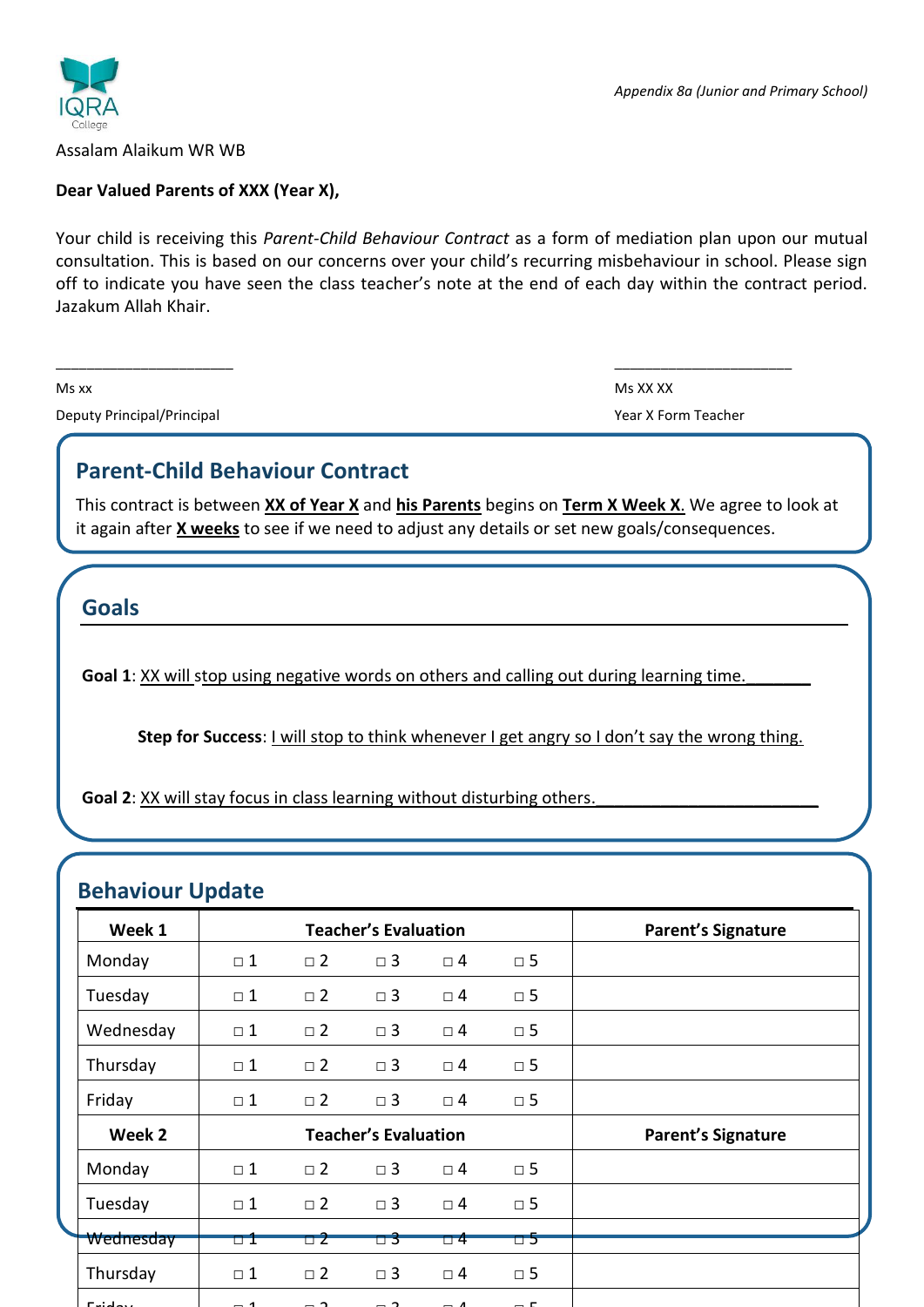

### **Behaviour Update**

| Week 3                       |          |                             |                |                           | Note for Parents: 5 highest possible score to indicate good behaviour<br><b>I eacher's Evaluation</b> | Parent's Signature |
|------------------------------|----------|-----------------------------|----------------|---------------------------|-------------------------------------------------------------------------------------------------------|--------------------|
| Monday                       | $\Box$ 1 | $\square$ 2                 | $\square$<br>3 | $\square$ 4               | $\square$ 5                                                                                           |                    |
| Tuesday                      | $\Box$ 1 | $\square$ 2                 | $\square$ 3    | $\square$ 4               | $\square$ 5                                                                                           |                    |
| Wednesday                    | $\Box$ 1 | $\square$ 2                 | $\square$ 3    | $\square$ 4               | $\square$ 5                                                                                           |                    |
| Thursday                     | $\Box$ 1 | $\square$ 2                 | $\square$<br>3 | $\Box$ 4                  | $\square$ 5                                                                                           |                    |
| Friday                       | $\Box$ 1 | $\square$ 2                 | $\Box$ 3       | $\square$ 4               | $\square$ 5                                                                                           |                    |
| Week 4                       |          | <b>Teacher's Evaluation</b> |                | <b>Parent's Signature</b> |                                                                                                       |                    |
| Monday                       | $\Box$ 1 | $\square$ 2                 | $\square$ 3    | $\square$ 4               | $\square$ 5                                                                                           |                    |
| Tuesday                      | $\Box$ 1 | $\square$ 2                 | $\Box$ 3       | $\square$ 4               | $\square$ 5                                                                                           |                    |
| Wednesday                    | u 1      | $\Box$ 2                    | $\Box$ 3       | $\Box$ 4                  | $\overline{\Box}$                                                                                     |                    |
| Thursday                     | $\Box$ 1 | $\square$ 2                 | $\square$<br>3 | $\square$ 4               | $\square$ 5                                                                                           |                    |
| Other information:<br>Friday | $\Box$ 1 | $\square$ 2                 | $\Box$ 3       | $\square$ 4               | $\Box$ 5                                                                                              |                    |
|                              |          |                             |                |                           |                                                                                                       |                    |
|                              |          |                             |                |                           |                                                                                                       |                    |
|                              |          |                             |                |                           |                                                                                                       |                    |
|                              |          |                             |                |                           |                                                                                                       |                    |